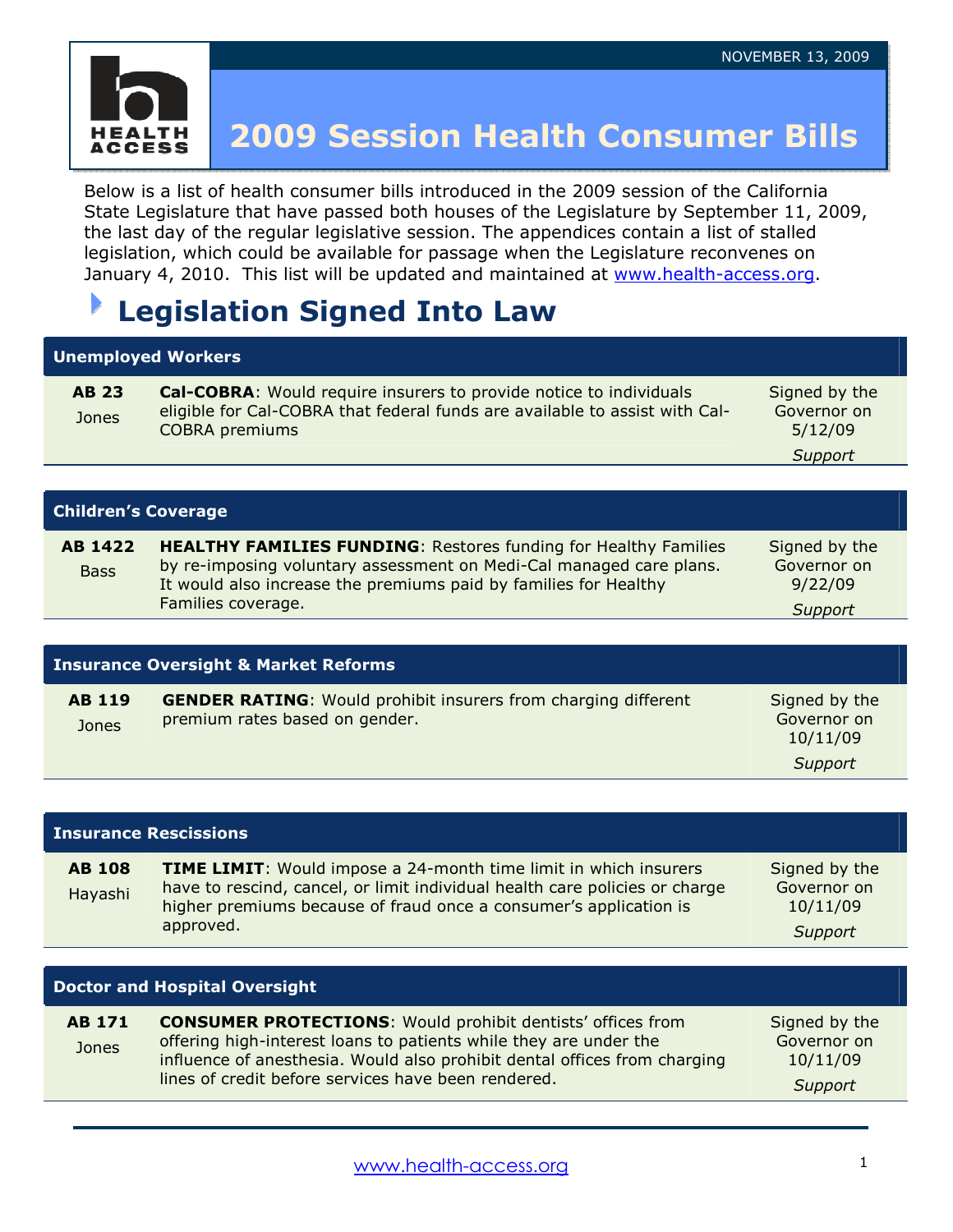

| <b>Hospital Financing</b> |                                                                                                                                                                                                                            |                                          |
|---------------------------|----------------------------------------------------------------------------------------------------------------------------------------------------------------------------------------------------------------------------|------------------------------------------|
| AB 1383<br>Jones          | <b>HOSPITAL COVERAGE DIVIDEND FEE: Would, per federal approval,</b><br>impose a coverage dividend fee on hospitals to provide \$2 billion in<br>increased Medi-Cal rates for hospitals and \$300million for children's     | Signed by the<br>Governor on<br>10/11/09 |
|                           | coverage.                                                                                                                                                                                                                  | Support                                  |
|                           |                                                                                                                                                                                                                            |                                          |
|                           | <b>Medi-Cal Eligibility &amp; Retention</b>                                                                                                                                                                                |                                          |
| <b>AB 1142</b><br>Price   | <b>PROOF OF ELIGIBILITY:</b> Would require hospitals, as soon as they<br>have proof of a person's Medi-Cal eligibility, to provide all information<br>regarding that person's Medi-Cal eligibility to all other providers. | Signed by the<br>Governor on<br>10/11/09 |
|                           |                                                                                                                                                                                                                            | Support                                  |

#### AB 1269 **Brownley DISABLED WORKERS:** Would allow, to the extent that federal financial participation is available, workers with disabilities who are otherwise eligible for Medi-Cal but are temporarily unemployed to elect to remain on Medi-Cal for a period up to 26 weeks. Signed by the Governor on 10/11/09 Support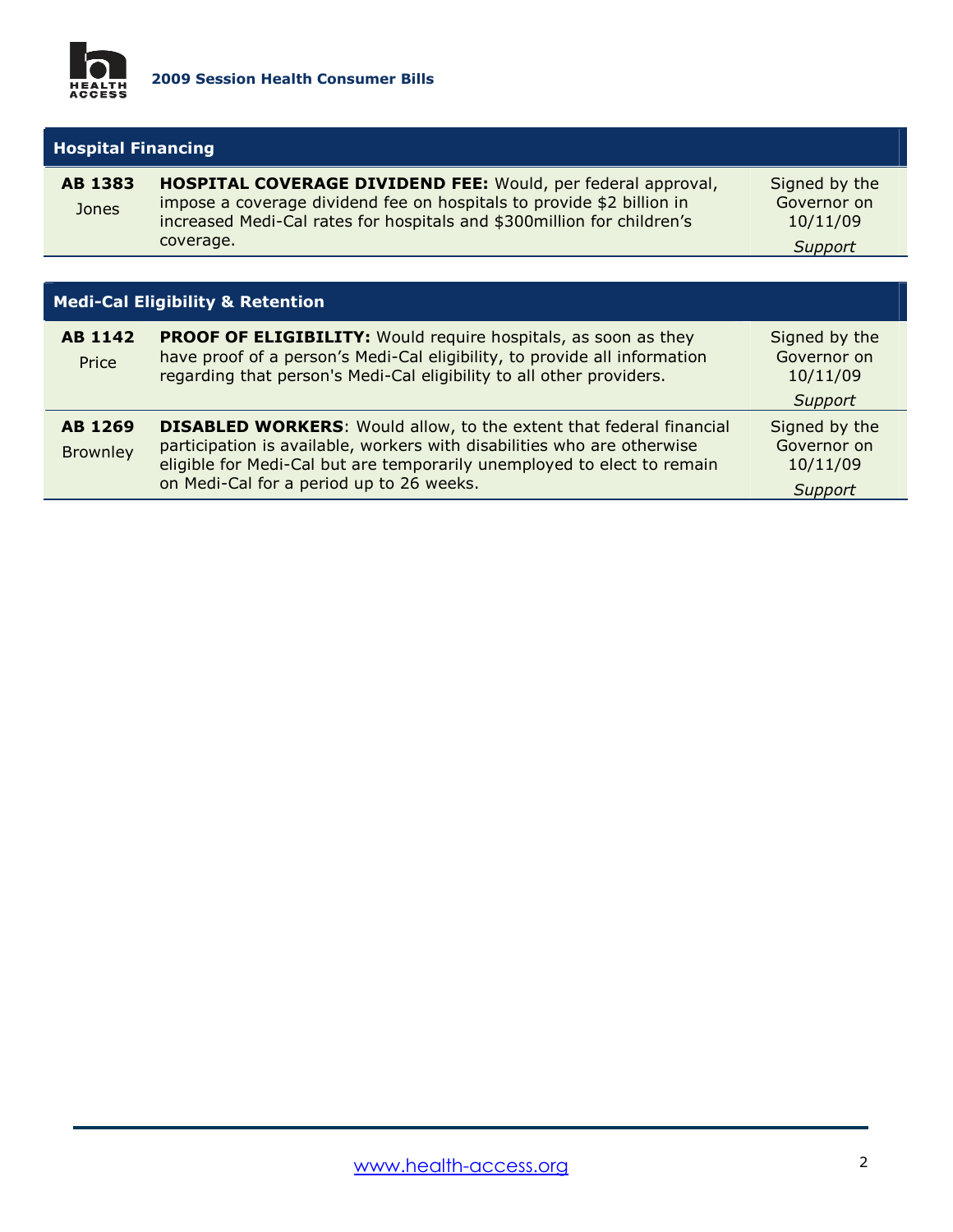

# Legislation Vetoed by the Governor

|                              | <b>Insurance Rescissions</b>                                                                                                                                                                                                                                                                                                                                                                                 |                                                     |  |
|------------------------------|--------------------------------------------------------------------------------------------------------------------------------------------------------------------------------------------------------------------------------------------------------------------------------------------------------------------------------------------------------------------------------------------------------------|-----------------------------------------------------|--|
| <b>AB2</b><br>De La Torre    | <b>INDEPENDENT REVIEW:</b> Would create an independent review process<br>when an insurer wishes to rescind a consumer's health policy, create<br>new standards and requirements for medical underwriting, and requires<br>state review before plan approval. Also raises the standard in existing<br>law so that coverage can only be rescinded if a consumer willfully<br>misrepresents his health history. | Vetoed by the<br>Governor on<br>10/11/09<br>Support |  |
| <b>AB 730</b><br>De La Torre | <b>POSTCLAIMS UNDERWRITING: Would impose fines on insurers</b><br>unlawfully engaging in post-claims medical underwriting.                                                                                                                                                                                                                                                                                   | Vetoed by the<br>Governor on<br>10/11/09<br>Support |  |

| <b>Insurance Benefit Mandates</b> |                                                                                                                          |                                                     |
|-----------------------------------|--------------------------------------------------------------------------------------------------------------------------|-----------------------------------------------------|
| <b>AB 98</b><br>De La Torre       | <b>MATERNITY COVERAGE:</b> Would require most health plans to cover<br>maternity services.                               | Vetoed by the<br>Governor on<br>10/11/09<br>Support |
| <b>AB 244</b><br>Beall            | <b>MENTAL HEALTH PARITY:</b> Would require most health plans to<br>provide coverage for all diagnosable mental illnesses | Vetoed by the<br>Governor on<br>10/11/09<br>Support |

| <b>Transparency: Cost and Quality Data</b> |                                                                                                                                 |                                                     |
|--------------------------------------------|---------------------------------------------------------------------------------------------------------------------------------|-----------------------------------------------------|
| <b>SB 196</b><br>Corbett                   | <b>HOSPITAL CLOSURES:</b> Requires public notice of hospital closure or<br>reduction/elimination of emergency medical services. | Vetoed by the<br>Governor on<br>10/11/09<br>Support |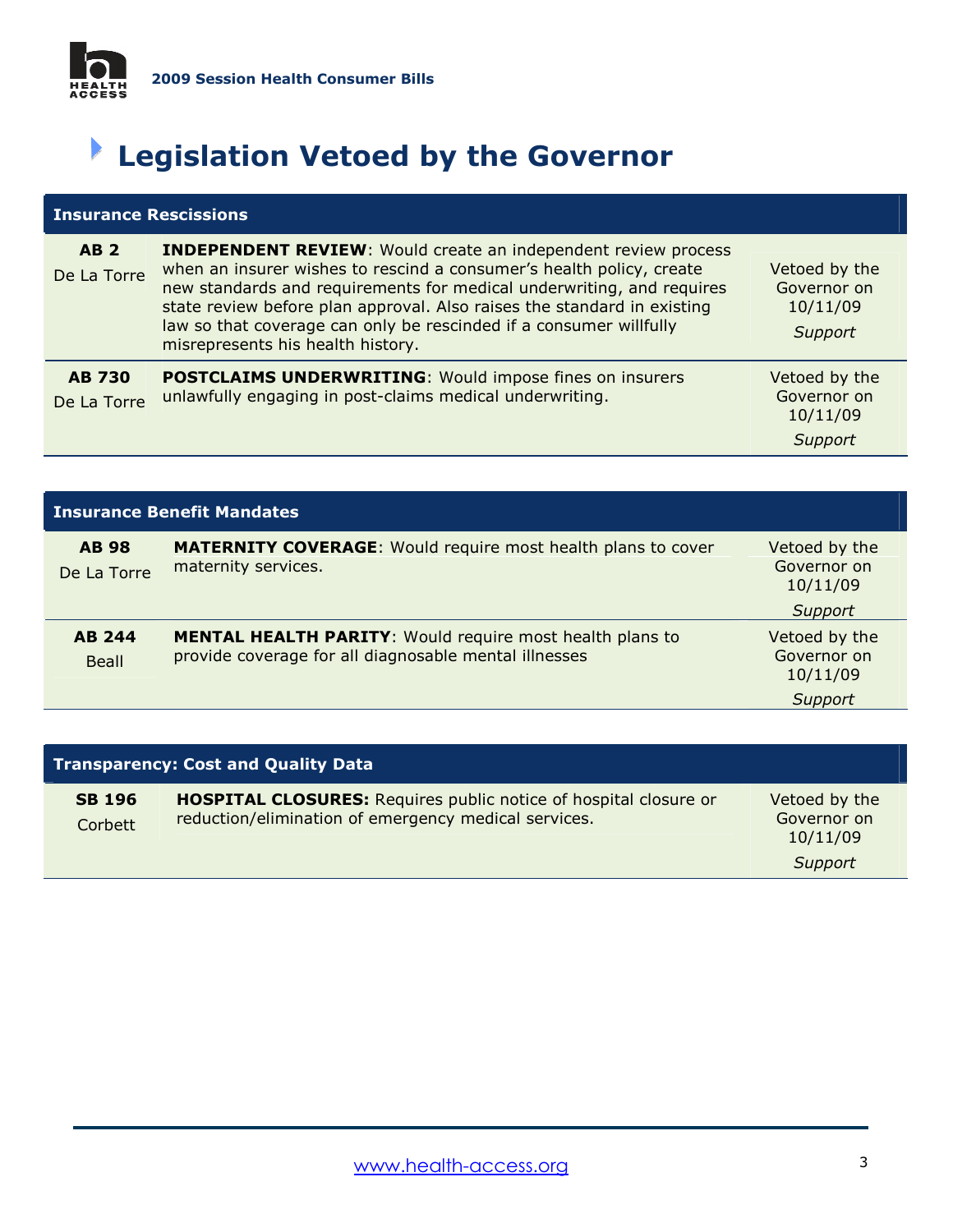

### Appendix 1: Stalled Legislation Supported by Health Access CA

Below is a list of bills introduced in the 2009 session of the Legislature that, for various reasons, did not pass the Legislature by the end of the regular legislative session on September 4, 2009. In most cases, bills were held in a fiscal committee, generally because of the costs associated with the bill. Bills on hold could again be available for passage when the Legislature reconvenes on January 4, 2010.

| <b>Insurance Oversight &amp; Market Reform</b> |                                                                                                                                                                                                                                                                                                                                                                                |                                                  |  |
|------------------------------------------------|--------------------------------------------------------------------------------------------------------------------------------------------------------------------------------------------------------------------------------------------------------------------------------------------------------------------------------------------------------------------------------|--------------------------------------------------|--|
| <b>AB 786</b><br>Jones                         | <b>INSURANCE MARKET STANDARDS:</b> Would sort health insurance policies into a<br>number of categories, based on benefit comprehensiveness and cost-sharing.<br>Organization of plans into these categories and standard terminology would enable<br>consumers to better track premium, benefits and cost-sharing, and assist consumers<br>in making comparisons across plans. | Senate inactive<br>file<br><b>HAC Sponsor</b>    |  |
| AB 1521<br>Jones                               | <b>BROKER COMPENSATION:</b> Would place limits on how health insurance brokers are<br>compensated by insurers.                                                                                                                                                                                                                                                                 | Sen. Approps.<br>Committee<br><b>HAC Sponsor</b> |  |
| <b>AB 29</b><br>Price                          | <b>DEPENDENT COVERAGE:</b> Would allow individuals up to age 27 to remain on a<br>private insurance policy as a dependent, but employers are not required to contribute<br>to the cost of coverage for dependents over 23.                                                                                                                                                     | Ass. Approps.<br>Committee                       |  |
| <b>AB 722</b><br>Lowenthal                     | <b>PRE-EXISTING CONDITION EXCLUSION:</b> Would prohibit individual insurance plans<br>from denying coverage due to a pre-existing condition.                                                                                                                                                                                                                                   | Sen. Health<br>Committee                         |  |
| <b>AB 812</b><br>De La Torre                   | <b>MEDICAL-LOSS RATIO REPORTING:</b> Would require health plans to submit annual<br>reports on their medical-loss ratio to the state, and requires the state to establish<br>uniform medical-loss ratio reporting standards.                                                                                                                                                   | Ass. Approps.<br>Committee                       |  |
| <b>AB 1218</b><br>Jones                        | HEALTH INSURANCE RATE APPROVAL: Requires HMOs and health insurer to get<br>approval for increases in premiums and cost-sharing from DMHC and DOI,<br>respectively.                                                                                                                                                                                                             | Ass. Health<br>Committee                         |  |
| <b>SB 316</b><br>Alquist                       | <b>CAPPING ADMINISTRATION AND PROFIT:</b> Would set a minimum medical loss<br>ratio -- requiring every insurer to spend at least 85 percent of premiums on patient<br>care.                                                                                                                                                                                                    | Senate inactive<br>file                          |  |
|                                                |                                                                                                                                                                                                                                                                                                                                                                                |                                                  |  |

| <b>Benefit Mandates</b> |                                                                              |               |
|-------------------------|------------------------------------------------------------------------------|---------------|
| <b>AB 214</b>           | <b>DURABLE MEDICAL EQUIPMENT:</b> Would require most health plans to offer   | Ass. Approps. |
| Chesbro                 | coverage for durable medical equipment, (e.g. wheelchairs and shower seats). | Committee     |

| <b>Improved Insurance Options</b> |                                                                                                                                                                                                                          |                            |
|-----------------------------------|--------------------------------------------------------------------------------------------------------------------------------------------------------------------------------------------------------------------------|----------------------------|
| <b>SB 227</b><br>Alquist          | <b>HIGH-RISK POOL:</b> Would require insurers to accept members of the high-risk pool<br>at the rate set by MRMIB or pay a fee used to fund MRMIP. Would also increase the<br>tobacco tax funds dedicated to fund MRMIP. | Ass. Approps.<br>Committee |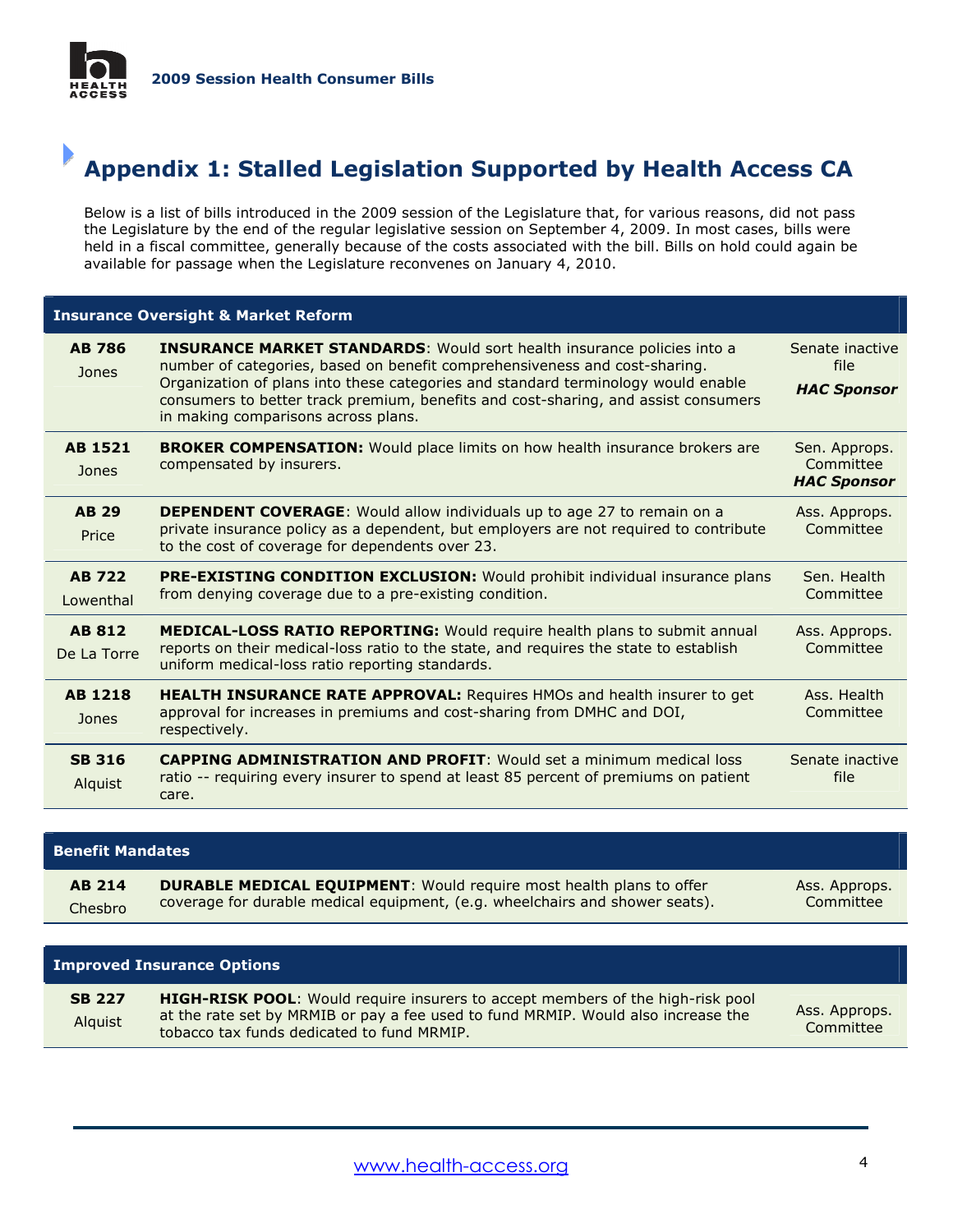

| <b>Medi-Cal Eligibility &amp; Retention</b> |                                                                                                                                         |                            |  |
|---------------------------------------------|-----------------------------------------------------------------------------------------------------------------------------------------|----------------------------|--|
| AB 963<br>Ammiano                           | <b>ELIGIBILITY PROCESSES:</b> Would update and streamline Medi-Cal administrative computer<br>systems and enrollment/renewal processes. | Ass. Approps.<br>Committee |  |
|                                             |                                                                                                                                         |                            |  |
|                                             |                                                                                                                                         |                            |  |

| Doctor and Hospital Oversight |                                                                                                                                                                                          |                                                |
|-------------------------------|------------------------------------------------------------------------------------------------------------------------------------------------------------------------------------------|------------------------------------------------|
| <b>AB 1503</b><br>Lieu        | <b>EMERGENCY ROOM FAIR PRICING:</b> Would limit the amount that emergency room<br>physicians and surgeons can charge an uninsured or underinsured patient with income<br>below 350% FPL. | Sen. Health<br>Committee<br><b>HAC Sponsor</b> |
| <b>AB 542</b><br>Feuer        | HOSPITAL-ACQUIRED CONDITIONS: Creates regulations around non-payment of<br>hospital-acquired conditions and bans hospitals from billing patients or insurers for<br>such conditions      | Sen. Health<br>Committee                       |

| <b>Unemployed Workers</b>       |                                                                                                                                                                                                                                        |                            |
|---------------------------------|----------------------------------------------------------------------------------------------------------------------------------------------------------------------------------------------------------------------------------------|----------------------------|
| <b>SB 727</b><br>Cox            | <b>Cal-COBRA:</b> Would require a health insurer to offer continuation coverage to a person covered<br>under a group plan if the employer terminates the plan and does not provide a successor group<br>benefit plan to its employees. | Sen. Approps.<br>Committee |
| <b>SB 796</b><br><b>Alquist</b> | <b>Cal-COBRA:</b> Would delete the requirement that COBRA coverage must be exhausted in order for<br>an individual to qualify for access to individual health coverage under HIPAA.                                                    | Sen. Health<br>Committee   |

| <b>Children's Coverage</b> |                                                                                                 |                            |
|----------------------------|-------------------------------------------------------------------------------------------------|----------------------------|
| <b>SB1</b>                 | <b>UNIVERSAL CHILDREN'S COVERAGE:</b> Expands Healthy Families to 300% FPL and creates a        | Sen. Health                |
| Steinberg                  | Healthy Families buy-in for children in higher income families.                                 | Committee                  |
| <b>SB 114</b><br>Liu       | <b>FOSTER YOUTH:</b> Would simplify the Medi-Cal renewal process for youth in foster care.      | Sen. Approps.<br>Committee |
| <b>SB 438</b>              | <b>CHILDREN'S COVERAGE:</b> Would allow for accelerated enrollment of children into Medi-Cal by | Sen. Approps.              |
| Yee                        | county agencies.                                                                                | Committee                  |

| <b>Universal Coverage</b> |                                                                                                                                                                                                                                                                                          |                            |  |
|---------------------------|------------------------------------------------------------------------------------------------------------------------------------------------------------------------------------------------------------------------------------------------------------------------------------------|----------------------------|--|
| AB 1314<br>Jones          | <b>COMPREHENSIVE COVERAGE:</b> Would require the California Health and Human Services<br>Agency to engage with stakeholders to develop a plan to enact broad-based reforms to the<br>state's health care system and to present the plan to the Legislature no later than April, 1, 2010. | Ass. Approps.<br>Committee |  |
| <b>SB 56</b><br>Alguist   | <b>COMPREHENSIVE COVERAGE:</b> Would create the California Health Benefits Service Program for<br>the purpose of expanding cost-effective public health coverage options to the uninsured and<br>purchasers of health insurance.                                                         | Sen. Approps.<br>Committee |  |
| <b>SB 810</b><br>Leno     | <b>SINGLE PAYER SYSTEM:</b> Would establish a single-payer health care system in California that<br>would enable all residents to have health coverage.                                                                                                                                  | Sen. Approps.<br>Committee |  |